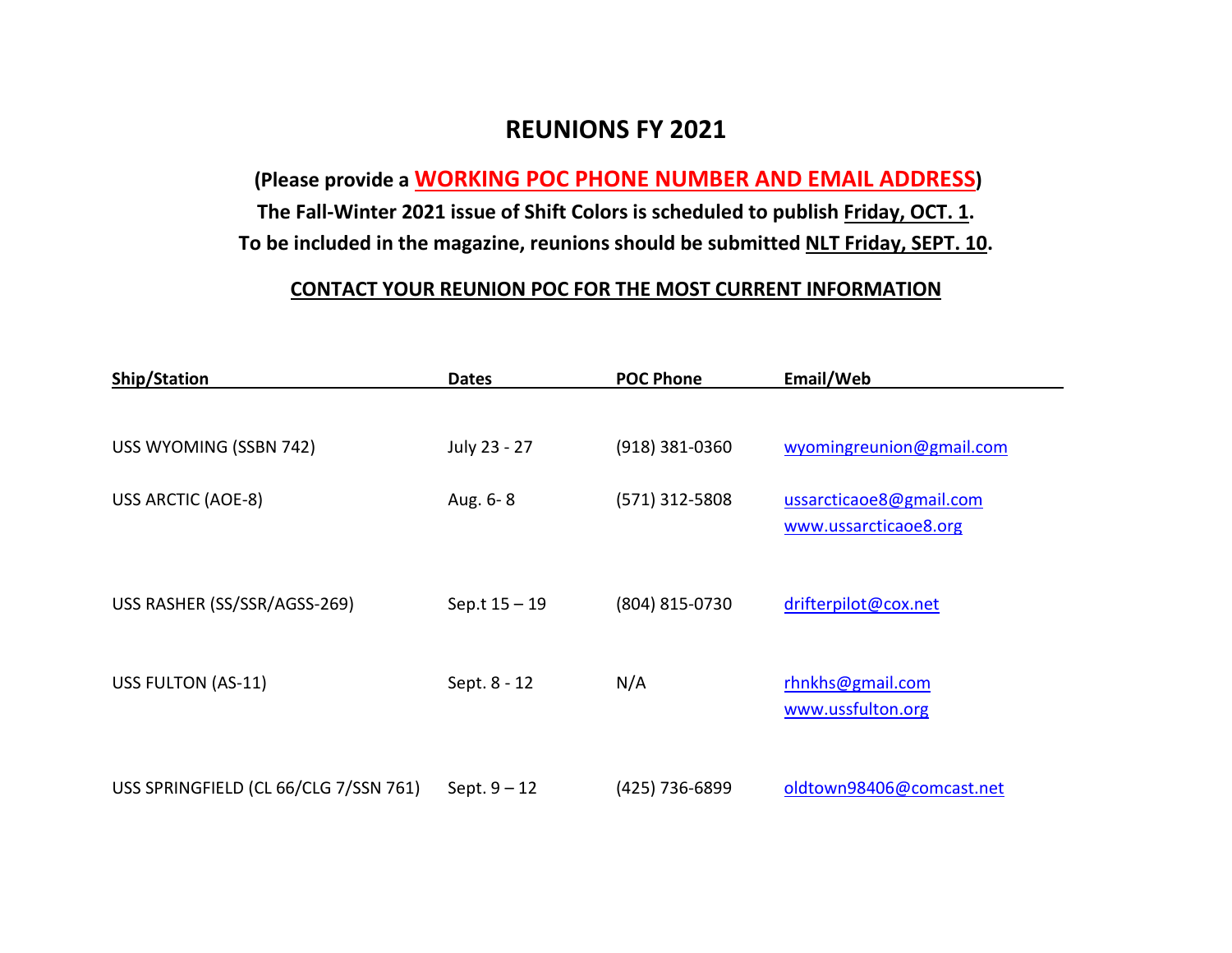| USS SOMERS (DD 381/947 and DDG-34)                                                       | Sept. 12-15     | N/A                              | rplante@gmail.com                                     |
|------------------------------------------------------------------------------------------|-----------------|----------------------------------|-------------------------------------------------------|
| USS CONYNGHAM (DDG-17)                                                                   | Sept. $12 - 16$ | (707) 297-2730                   | conynghamvicepresident@gmail.com                      |
| <b>USS STERETT</b><br>(DD 27, DD 407, DLG/CG 31 and DDG 104)                             | Sept. 16 - 19   | (360) 720-4401                   | www.sterett.net/reunions/                             |
| USS GRAFFIAS (AF 29)<br>and all Viet Nam Era AF's                                        | Sept. 16 - 20   | $(847)$ 567-5341                 | srchiefdan@comcast.net<br>www.ussgraffias.com         |
| USS DAVID R. RAY (DD 971)                                                                | Sept. 16 - 21   | (901) 218-8935                   | jmarti7378@aol.com<br>www.ussdavidrrayassociation.org |
| USS FINCH (DE 328)<br>& USCGC FINCH (WDE 428) Joint Reunion<br>USS WILHOITE (DE/DER 397) | Sept. 20 - 23   | (707) 337-9700<br>(405) 354-9204 | piazzarw@gmail.com<br>cporetrn@cox.net                |
| USS TOWERS (DDG 9)                                                                       | Sept. 21 - 26   | $(415)$ 601-6285                 | usstowersddg9@pacbell.net<br>www.usstowersddg9.com    |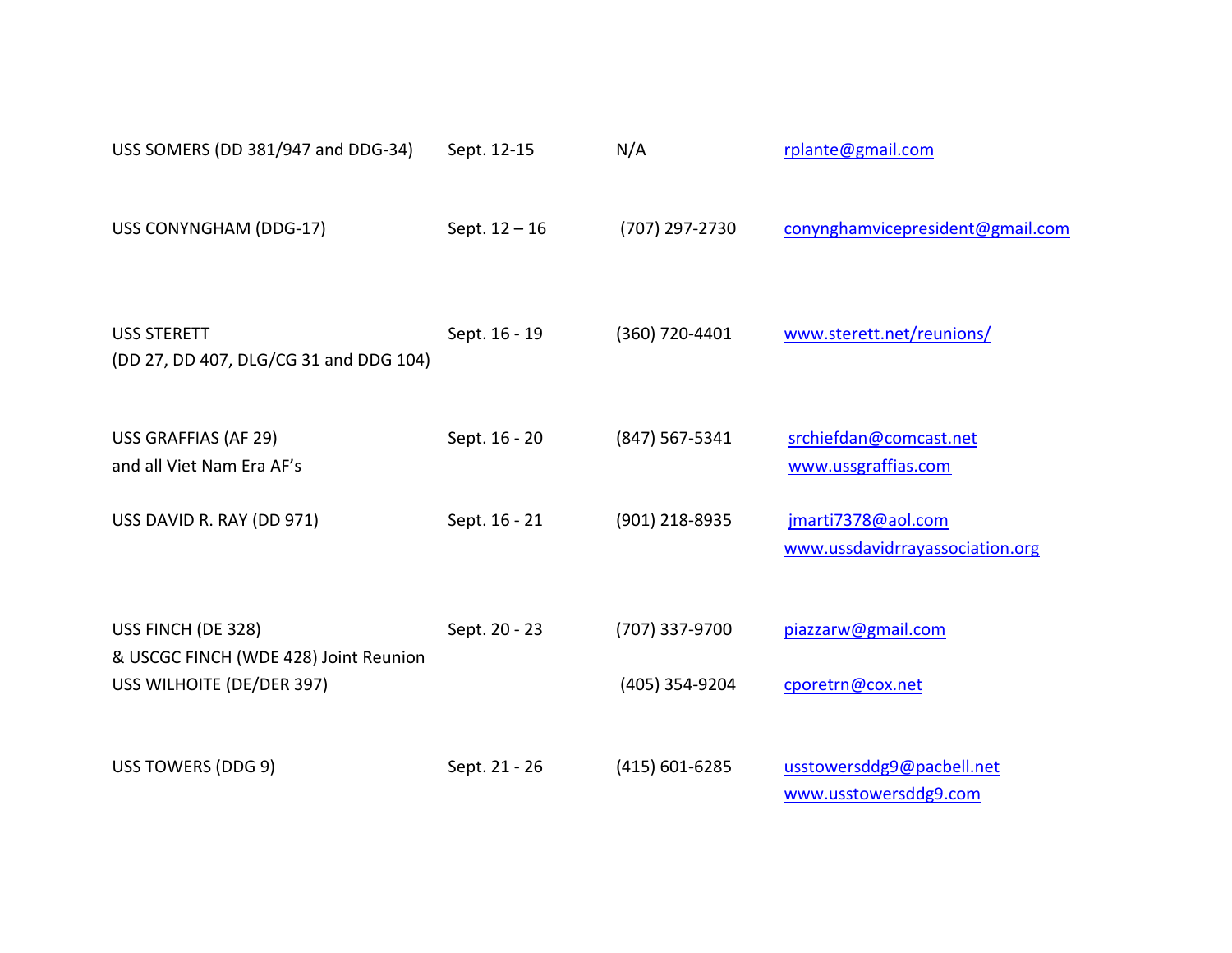| USS CONCORD (AFS 5)                                       | Sept. 21 - 26        | (719) 380-1412                         | www.acompletereunion.com/uss-concord                           |
|-----------------------------------------------------------|----------------------|----------------------------------------|----------------------------------------------------------------|
| Deep Submergence Group Assoc.                             | Sept. 24 - 26        | (505) 301-4349                         | terry@deepsubmergencegrp.org<br>http://deepsubmergencegrp.org/ |
| USS WILLIAM R RUSH (DD/DDR-714)                           | Sept. 26 - 30        | $(508) 548 - 5233$                     | captainhock@comcast.net                                        |
| VR 53 - VR 60                                             | Sept. 27 - 30        | $(901)$ 482-8552<br>$(618) 698 - 6966$ | marvin.bowling@att.net<br>cargar@htc.net                       |
| USS RANGER (CVA/CV 61)<br>all who served aboard 'Top Gun' | Sept. 29-<br>Oct. 3  | (210) 403-3302                         | sec.treas@USSRanger.org                                        |
| USS BAUSELL (DD 845)                                      | Sept. 29 -<br>Oct. 4 | (928) 854-2205                         | genied@frontiernet.net<br>www.ussbausell.com                   |
| <b>VQ Association</b><br>(VQ 1, 2, 5, 6 and NSG)          | Oct 4 - 7            | (813) 390-3790                         | broken3@outlook.com<br>www.vqassociation.org                   |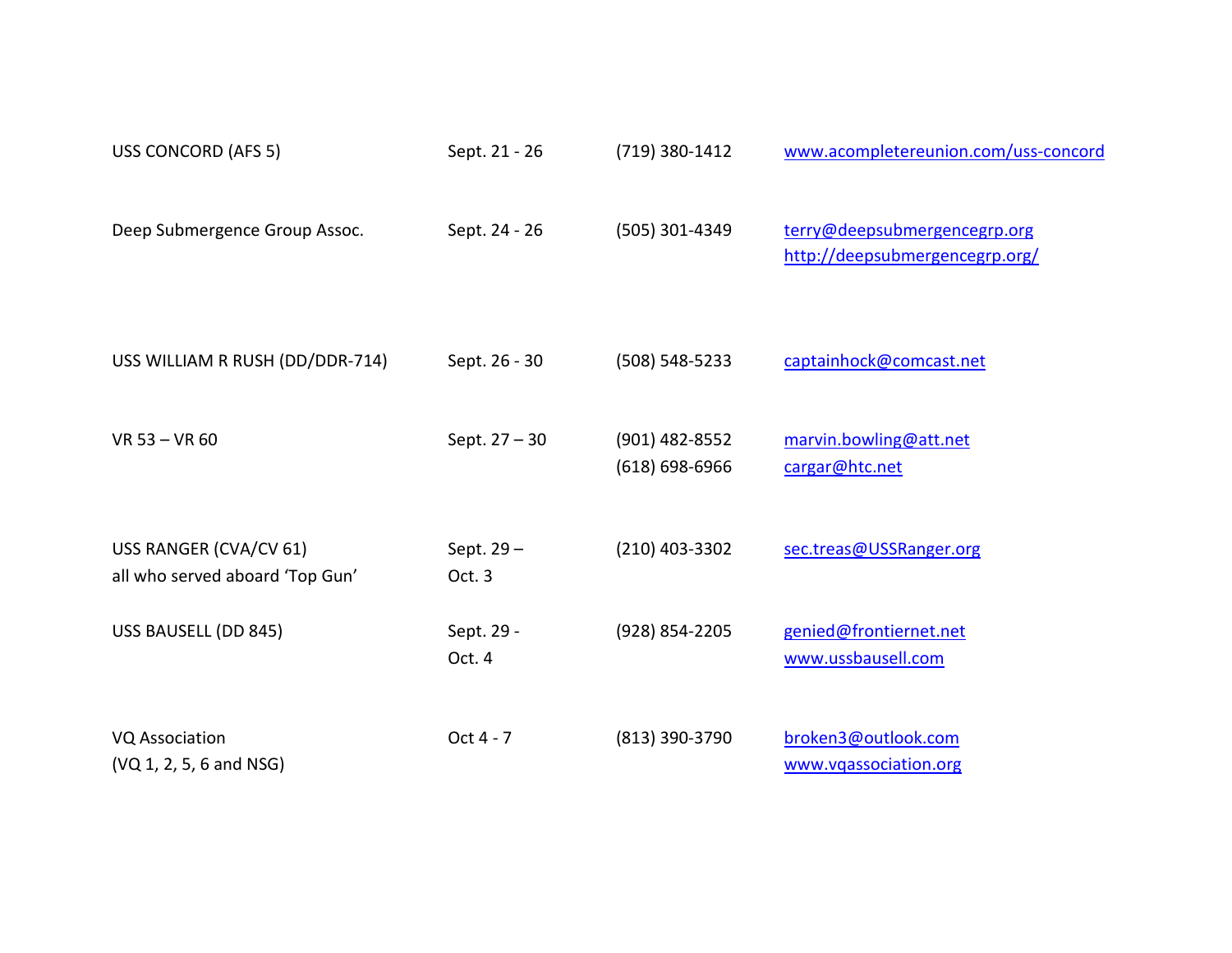| USS ROBERT A OWNES (DD/DDE 827)                                                                                   | Oct. 4 - 7     | (412) 610-0905   | billmiller15644@gmail.com                    |
|-------------------------------------------------------------------------------------------------------------------|----------------|------------------|----------------------------------------------|
| USS PAUL (DE/FF 1080)                                                                                             | Oct. 8 - 10    | (843) 359-0354   | seadragon1080@gmail.com                      |
| USS FORRESTAL (CV 59),<br>USS INTREPID (CV 11),<br>Fighter Squadron 62 (VF 62),<br>& Attack Squadron 109 (VA 106) | Oct. 10-12     | (906) 201-1528   | gunnerh@up.net                               |
| USS CANBERRA (CA 70/CAG 2)                                                                                        | Oct. 13 - 17   | (740) 423-8976   | usscanberra@gmail.com                        |
| <b>Association of Minemen</b>                                                                                     | Oct. $14 - 17$ | (626) 824-0727   | assocminemen@yahoo.com<br>www.minemen.org/wp |
| USS WALLER (DD/DDE-466)                                                                                           | Oct. $17 - 21$ | $(606)$ 365-2902 | schulerlemons98@gmail.com                    |
| USS SPIEGEL GROVE (LSD 32)                                                                                        | Oct. 20 - 24   | (623) 853-9913   | Isd32usn@gmail.com                           |
| USS VOGELGESANG (DD 862)                                                                                          | Oct. 22 - 24   | (703) 474-3185   | Ldobb@aol.com                                |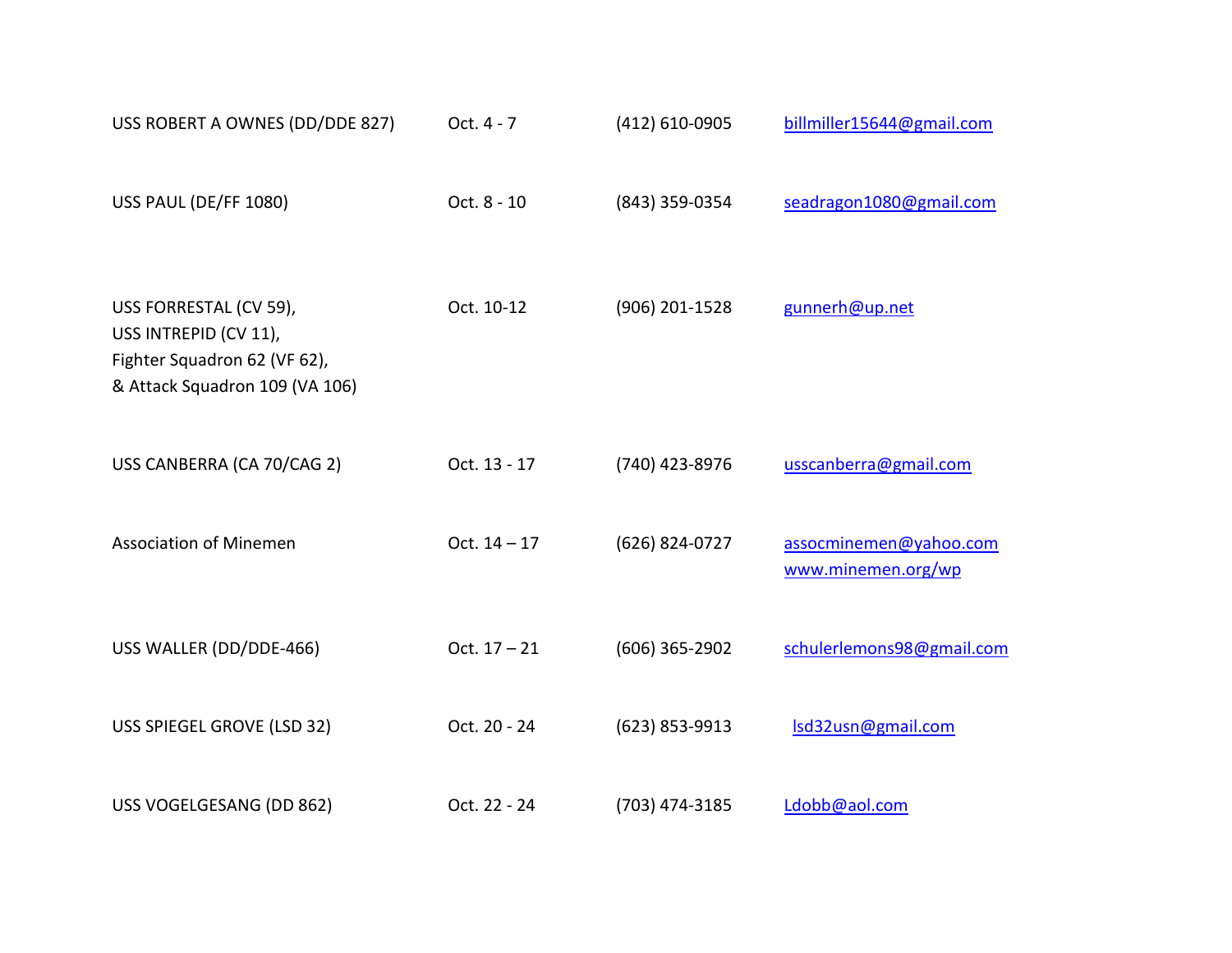| USS McMORRIS (DE 1036)       | $Oct.28 - 31$         | (972) 219-9674<br>$(219)$ 89-4326 | julorgal@gmail.com<br>greywarrior@hotmail.com |
|------------------------------|-----------------------|-----------------------------------|-----------------------------------------------|
| USS ROBERT H McCARD (DD 822) | Sept. $29-$<br>Oct. 2 | None Given                        | cesbernie@yahoo.com                           |

## **REUNIONS FY 2022**

| Old Salts & Assorted Spies<br>(Naval Reserve Intelligence Retirees)                  | Sept. 25 – 29 | $(720)$ 301-1318 | www.os-as.com                                                                                     |
|--------------------------------------------------------------------------------------|---------------|------------------|---------------------------------------------------------------------------------------------------|
| Naval Weather Service Association                                                    | Oct. 4-8      | (301) 751-3040   | aerojro@aol.com<br>www.navalweather.org                                                           |
| USS SARATOGA (CV 3 & CVA/CV 60)<br>(All squadrons, Marines, & ships company)         | Oct. 20-24    | $(513)$ 315-2251 | WilliamLack@gmail.com<br>www.uss-saratoga.com                                                     |
| USS HORNET & USS CONSTELLATION<br>(CV 8, CV/CVA/CVS 12) (CVA/CV 64)<br>Joint Reunion | Oct. 25-30    | (814) 312-4976   | hornetcva@aol.com<br>www.usshornetassn.com/<br>sidney.rodgers@cox.net<br>www.ussconstellation.org |